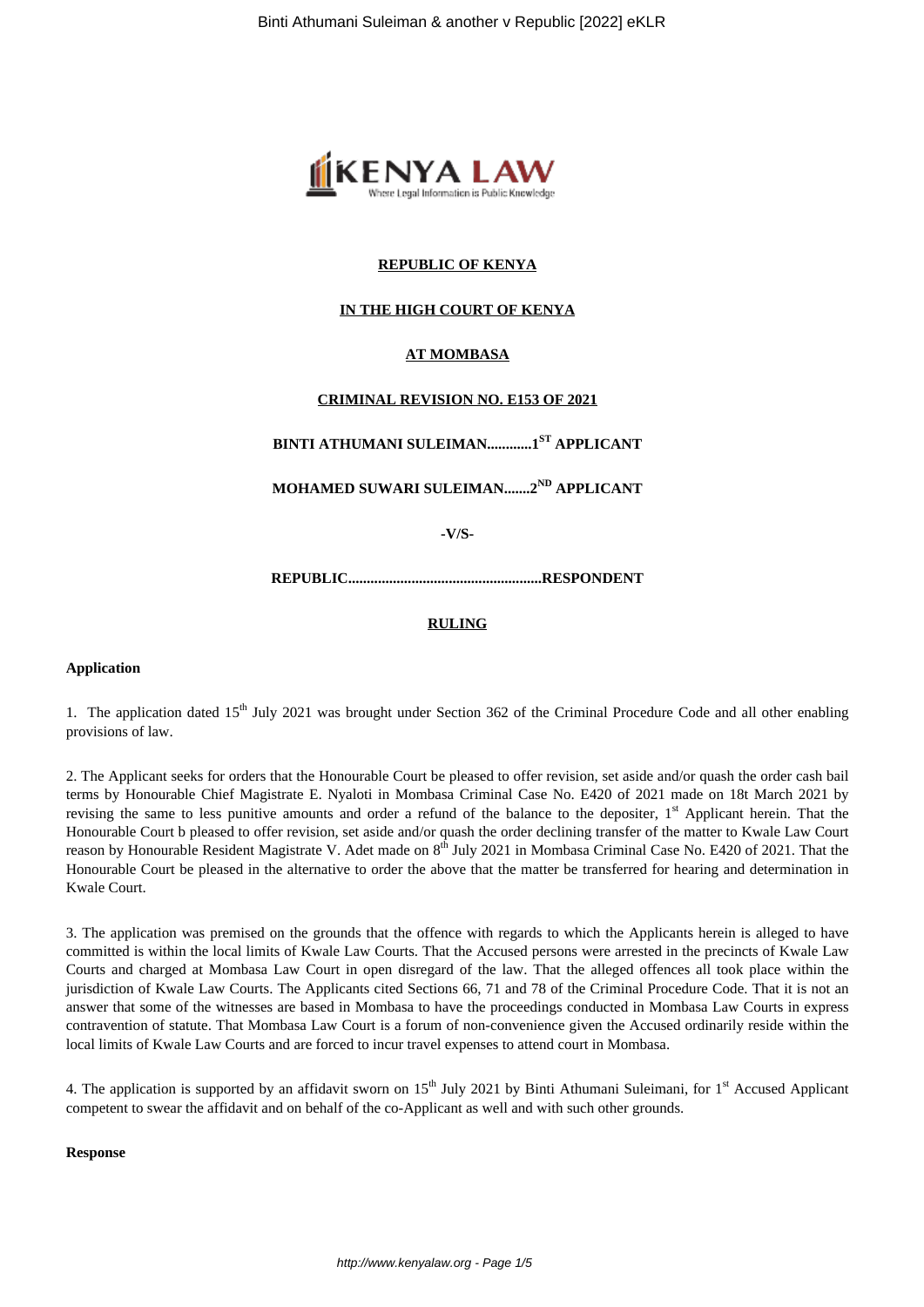5. When the matter came up for mention on 29<sup>th</sup> November 2021, the prosecution counsel for the respondent pointed out to court that they wished to adopt their submission in the lower court.

6. The Replying Affidavit sworn on 21st May 2021 by No. 230143 SSP Simon Wabwire of Regional Directorate of Criminal Investigations Unit and the leading investigating officer in the matter stated that the facts of the case are that during the year 2019 in Mbuguni Area within Kwale County, the accused persons jointly with others not before court took possession of plot number Kwale/Mbuguni phase IS S/391 property of one Abdulsalam Mohammed Kassam without colour of right and held possession of the said property in a manner likely to cause a breach of peace against Abdulsalam Mohammed who is the rightful legal owner of the property.

7. The Investigating Officer stated that it is not disputed that the offence was committed within Kwale County, however, the filing of the matter at the Mombasa Law Courts is in keeping with the *forum non conveniens* principle as it shall ensure that the case meets the ends of justice. That the investigation has established that holding a fair and proper trial will not be conducive if the matter was transferred to Kwale Law Courts. That the investigations have established that all of the witnesses in this matter reside within Mombasa County.

8. The Investigating Officer stated that during the investigations they faced a lot of resistance and animosity by the accused persons supported by the locals of the area when they went to view the said property and take photographs. Hence given the conduct of the accused persons and the locals and the sensitivity of the case as it deals with land, there is a clear evidence that the security of the witnesses in the matter will be highly compromised if they are made to travel to Kwale County for trial.

9. The Investigating Officer stated that the investigations have established that the first accused person has a very strong political influence within the county hence there is a high likelihood that the witnesses may be threatened and the evidence in place may be interfered with and this will undermine the likelihood of a fair trial. That filing the matter in Mombasa Law Courts is for the interest of all parties and for the ends of justice. That the Applicants have not demonstrated what prejudice they stand to suffer if the matter is heard and determined in the Chief Magistrate's Court in Mombasa.

## **Analysis and Determination**

10. This court has considered the Notice of Motion Application dated 15<sup>th</sup> July 2021 and the Supporting Affidavit thereto sworn on the same day by Binti Athumani Suleiman and the Replying Affidavit sworn on 21<sup>st</sup> May 2021 by No. 230143 SSP Simon Wabwire of Regional Directorate of Criminal Investigations Unit and the leading investigating officer in the matter. The issues for determination therefore are:-

i) Whether the matter can be transferred from Mombasa Law Courts to Kwale Law Courts for hearing and determination

ii) Whether the cash bail terms can be revised to less punitive amounts and a refund of the balance made to the depositer, 1st Applicant herein

## **Whether the matter can be transferred from Mombasa Law Courts to Kwale Law Courts for hearing and determination**

11. The Applicants prayed for transfer of the matter from Mombasa Law Courts on grounds that the offence with regards to which the Applicants herein is alleged to have committed is within the local limits of Kwale Law Courts. That the Accused persons were arrested in the precincts of Kwale Law Courts and charged at Mombasa Law Court in open disregard of the law. That the alleged offences all took place within the jurisdiction of Kwale Law Courts.

12. **Section 81** of the **Criminal Procedure Code** provides for the power of the High Court to change venue as follows:-

**(1) Whenever it is made to appear to the High Court:-**

## **(a) that a fair and impartial trial cannot be had in any criminal court subordinate thereto; or**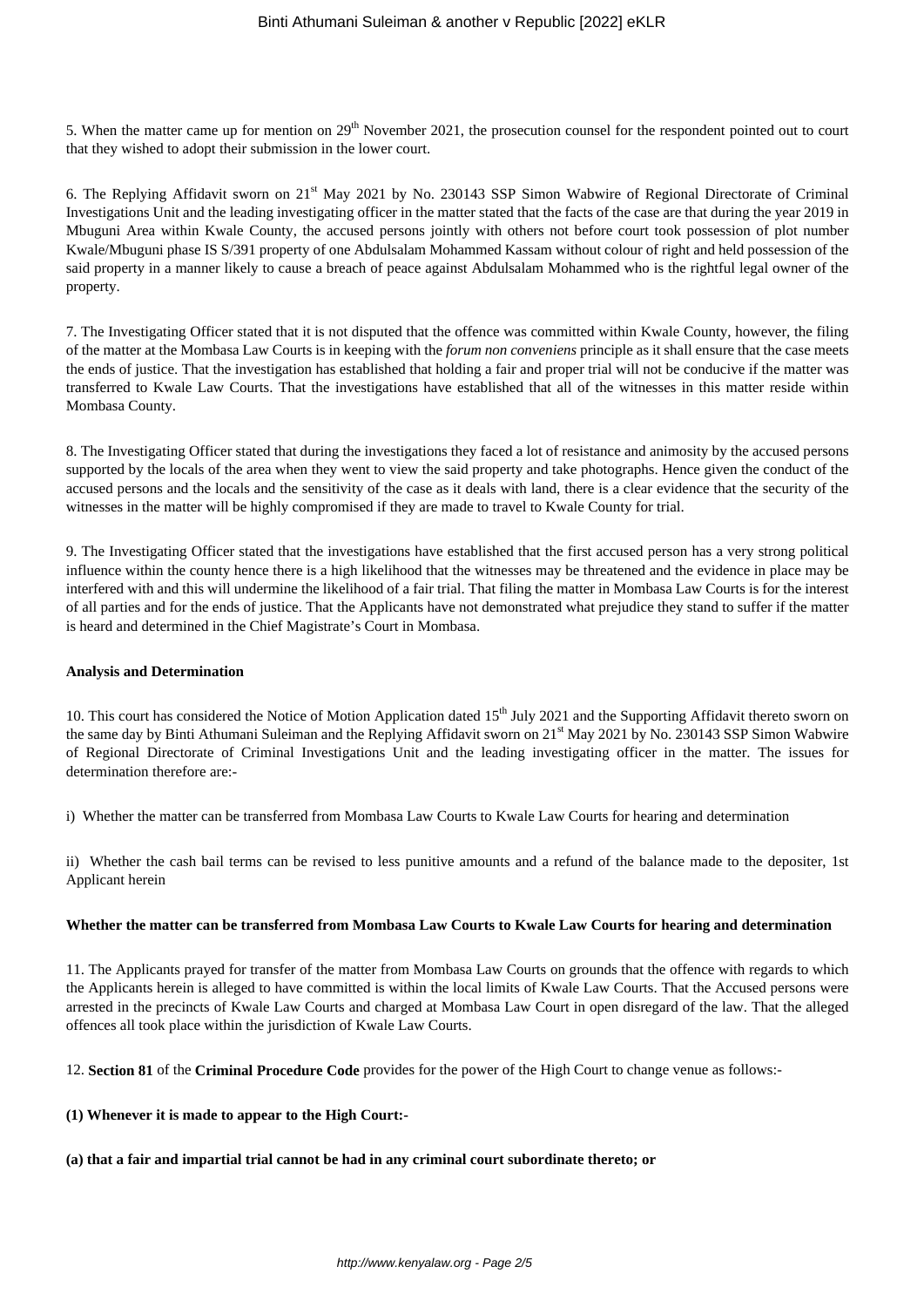**(b) that some question of law of unusual difficulty is likely to arise; or**

**(c) that a view of the place in or near which any offence has been committed may be required for the satisfactory trial of the offence; or**

**(d) that an order under this section will tend to the general convenience of the parties or witnesses; or**

**(e) that such an order is expedient for the ends of justice or is required by any provision of this Code, it may order:-**

**(i) that an offence be tried by a court not empowered under the preceding sections of this Part but in other respects competent to try the offence;**

**(ii) that a particular criminal case or class of cases be transferred from a criminal court subordinate to its authority to any other criminal court of equal or superior jurisdiction;**

**(iii) that an accused person be committed for trial to itself.**

**(2) The High Court may act on the report of the lower court, or on the application of a party interested, or on its own initiative.**

**(3) Every application for the exercise of the power conferred by this section shall be made by motion, which shall, except when the applicant is the Director of Public Prosecutions, be supported by affidavit.**

**(4) An accused person making any such application shall give to the Director of Public Prosecutions notice in writing of the application, together with a copy of the grounds on which it is made, and no order shall be made on the merits of the application unless at least twenty-four hours have elapsed between the giving of notice and the hearing of the application.**

**(5) When an accused person makes any such application, the High Court may direct him to execute a bond, with or without sureties, conditioned that he will, if convicted, pay the costs of the prosecutor.**

13. In the case of *Joseph Korir alias David arap Chonjo v Republic* **[2018] eKLR** that relied on *Kamande & 3 Others v Republic* **[2014] eKLR** it was held that:-

"**When giving consideration to an application for the transfer of a case, the court will assess whether the applicant's apprehension was reasonable and founded on sufficient material. The reason for laying emphasis on these factors is that the court has a duty to encourage trust in the integrity and independence of the Judiciary. Therefore allegations which may be directed at Judicial Officers, alleging bias and lack of fairness must not therefore be accepted without there being substantive evidence to back them. If a court was too quick to accept allegations of bias directed against its officers, without first demanding proper substantiation, it would erode the very foundation upon which the judiciary was founded. At the same time, the court must balance this consideration with the need to ensure that justice is not only done, but also seen to be done."**

14. The Respondent requested that Court relies on their Replying Affidavit sworn in the lower court which stated that the matter was filed in Mombasa Law courts in keeping with the *forum non conveniens* principle to ensure the case meets the ends of justice. The Investigating Officer who is the Deponent in the Replying Affidavit stated that they faced a lot of resistance and animosity by the accused persons when they went to view the property and take photographs and that the security of the witnesses who are based in Mombasa will be highly compromised if they are made to travel to Kwale for trial. It was further stated in the Replying Affidavit that the 1<sup>st</sup> Accused had very strong political influence within the county hence a high likelihood of witnesses being threatened or the evidence in place being interfered with.

15. This court finds that there is evidence on record to show possession of the piece of land in dispute. The two witnesses whose statements are on record do not state who the owner of the land is. Further, the Investigating Officer who swore an affidavit on 21<sup>st</sup>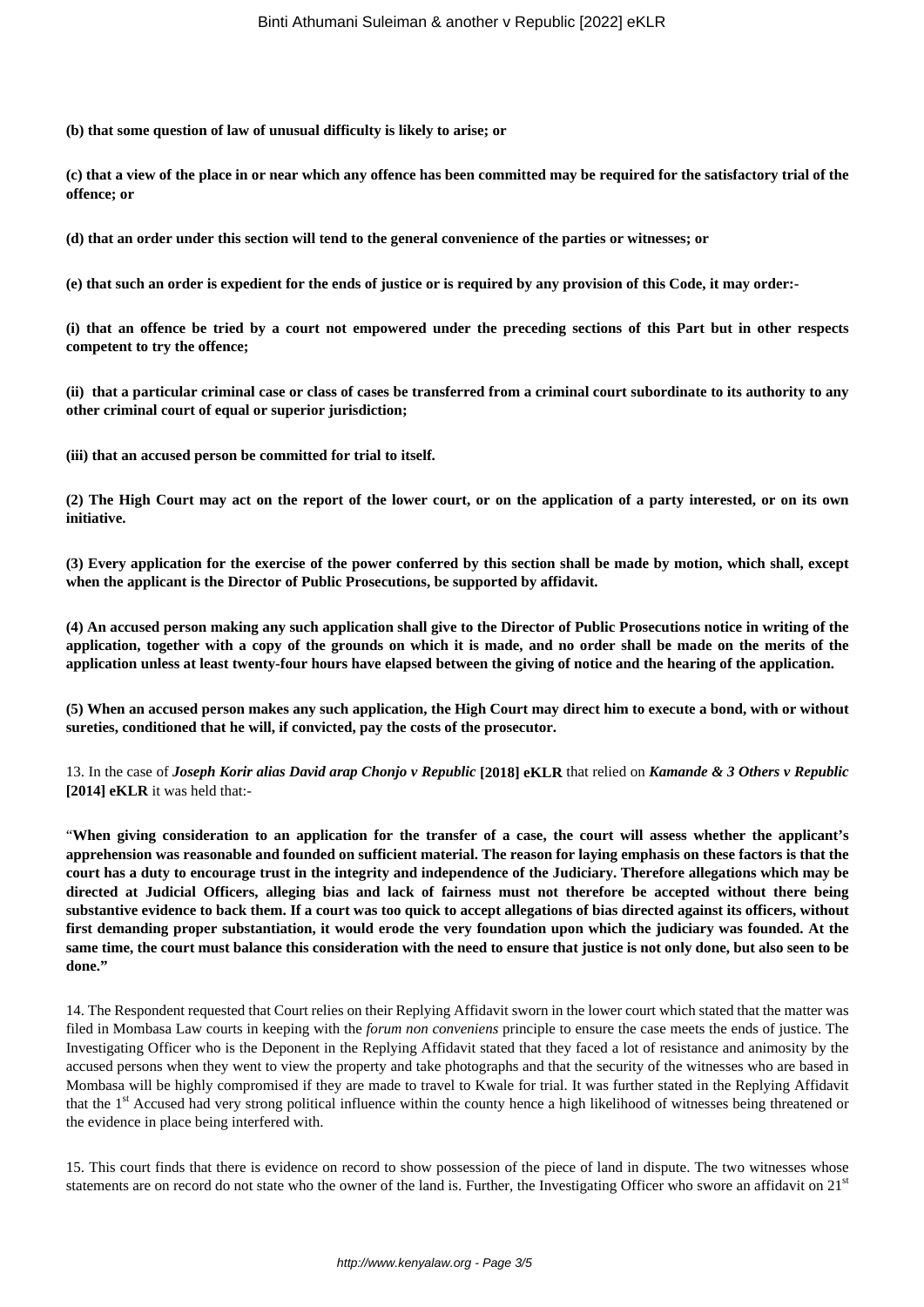May 2021 stated that all the witnesses reside in Mombasa but the two witnesses state in their statement on record that they stay in Kwale County. The Investigating Officer further stated in the affidavit that the  $1<sup>st</sup>$  Accused person has strong political influence which will affect the security of witnesses. However, there is no affidavit on record by the witnesses showing that they are being threatened. Additionally, the said influence does not affect judicial officers in dispensation of justice. Also, the Investigating Officer did not state the political designation of the 1<sup>st</sup> Accused person and whether she is an MCA, MP, Governor, Senator, or even a village elder. If at all the witnesses were being threatened, what ought to have been done by the Respondent was to apply for witness protection. Therefore, this matter should be transferred from Mombasa Law Courts to Kwale Law Courts which is the proper jurisdiction for hearing and determination.

## **Whether the cash bail terms can be revised to less punitive amounts and a refund of the balance made to the depositer, 1st Applicant herein**

16. The Applicants in the Supporting Affidavit sworn on  $15<sup>th</sup>$  July 2021 stated that the Honourable Court be pleased to offer revision, set aside and/or quash the order cash bail terms by Honourable Chief Magistrate E. Nyaloti in Mombasa Criminal Case No. E420 of 2021 made on 18<sup>th</sup> March 2021 by revising the same to less punitive amounts and order a refund of the balance to the depositer.  $1<sup>st</sup>$  Applicant herein to enable her cater for her day to day needs noting the financial challenges brought about by the pandemic, she had to make arrangements of raising a cash bail sum of Kshs. 400,000 to cater for both Applicants.

#### 17. In the case of *Harish Mawjee & another v Republic* **[2020] eKLR,** Lesiit, J. held that:-

**"There are certain overarching principles that govern the administration of bail and bond by Courts. First of all, courts have sole discretion to give determinate bond terms and they can impose a combination of terms including supervision of accused released on bail if found necessary. Secondly, bond terms should not be arbitrary, but the court must consider the relevant factors affecting issuance of bond including penalty of offence and the accused ability to meet the bond terms. Thirdly, the bond terms should not be excessive or unreasonable. Fourthly, an accused has right to seek review of bond terms from trial court or high court or appeal. The issue is when an accused can enjoy bail review""**

**"The Bail and Policy Guidelines were developed to give guidance in decisions making on bail in line with the constitutional provisions. The guidelines recognized the need for a balanced approach in preserving the public interest and the right of an accused person to fair trial. On guiding courts in determining reasonable bail terms, the guidelines provided that bail or bond amounts should not be excessive, they should not be far greater than was necessary to guarantee that the accused person would appear for his or her trial, amounts should not be so low that the accused person would be enticed into forfeiting the bail or bond amount and fleeing. Bail or bond conditions should be appropriate to the offence committed and take into account the personal circumstances of the accused person. What was reasonable would be determined by reference to the facts and circumstances prevailing in each case."**

18. Rights of an accused person are provided for by the **Constitution of Kenya, 2010** under **Article 50(2)(a)** which states that every accused person has the right to be presumed innocent until the contrary is proved. Further, **Article 49(1)(h)** provides for entitlement to bail where he can be released on bond or bail on reasonable conditions pending a charge or trial, unless there are compelling reasons not to be released. Therefore, the entitlement to bail exists as a constitutional right and enjoyment of the same can only be limited if there is establishment of exceptional circumstances.

19. Further, **Section 123A** of the **Criminal Procedure Code** provides as follows:-

## **1) Subject to Article 49(1)(h) of the Constitution and notwithstanding section 123, in making a decision on bail and bond, the Court shall have regard to all the relevant circumstances and in particular:-**

- **a) the nature or seriousness of the offence;**
- **b) the character, antecedents, associations and community ties of the accused person;**
- **c) the defendant's record in respect of the fulfillment of obligations under previous grants of bail; and**